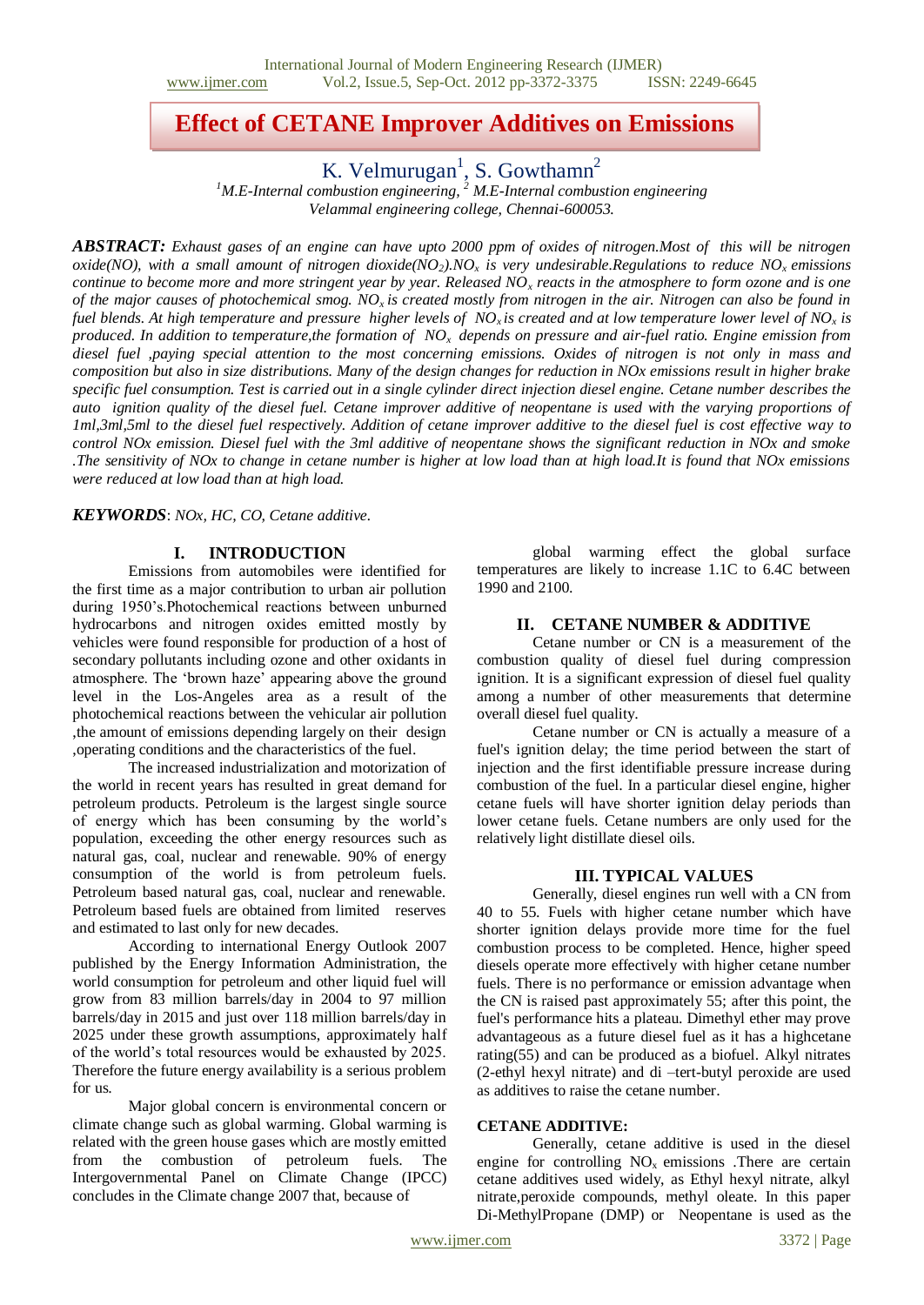cetane additive. DMP is a highly volatile liquid on a cold day in an ice bath, or when compressed to high pressure. DMP is an extremely flammable gas at room temperature. When DMP is added to the canola methyl ester it will result in better auto-ignition of the fuel and low  $NO<sub>x</sub>$  emission. DMP is added as 1ml,3ml,5ml to the diesel fuel.

#### **PROPERTIES OF DMP:**

Boiling point :9.5ºC Molar mass  $:72.15 \text{ g mol}^{-1}$ Melting point : -17°C,256 K,1°F Exact mass : 72.0939900384 g molˉ1 Chemical formula: $C_5H_{12}$ 

## **DIESEL ENGINE POLLUTANTS**

The pollutants from diesel fuel vehicles are Particulate Matter (PM), smoke, NO<sub>x</sub>, Sulphur di-oxide, CO and HC. Most pollutants are emitted from the exhaust. Because diesel engines operate at high air-fuel ratios, they tend to have low HC and CO emissions. They have considerably higher PM emissions than gasoline-fueled vehicles; however, for heavy-duty vehicles CO, HC and  $NO<sub>x</sub>$  emissions in the exhaust also vary with driving modes, engine speed and load.

#### **POLLUTANT FROM DIESEL ENGINE**

Smoke, Oxides of Nitrogen,Particulate matter, Oxides of Sulphur and Hydro carbon.

| <b>FOLLOWING</b>  | <b>FACTORS</b> | <b>CAUSE</b> | THE |
|-------------------|----------------|--------------|-----|
| <b>POLLUTANTS</b> |                |              |     |

- Incomplete combustion,
- Injection of fuel
- $\triangle$  Air-fuel ratio
- Time of injection
- High excess air
- Availability of oxygen
- **↓** Fuel atomization
- $\blacklozenge$

## **IV. MECHANISM OF NOx FORMATION**

One of the primary diesel engine pollutants, NOx is formed by reaction between oxygen and nitrogen in the combustion chamber. NOx formation dramatically increases with increasing combustion temperature, combustion efficiency, and combustion pressure.

NOx emissions can be reduced by reducing power, lowering the intake air temperature, retarding the injector timing, reducing the coolant temperature, and/or reducing the combustion temperature. These often reduce fuel economy.

 $NO + HO<sub>2</sub> \rightarrow NO<sub>2</sub> + OH$ 

 $NO<sub>2</sub> + O \rightarrow NO + O<sub>2</sub>$ 

During the "premixed" or uncontrolled diesel combustion phase immediately following the ignition delay, fuel-air mixture with spread in composition about stoichiometric burns due to spontaneous ignition and flame propagation.

#### **CARBON MONOXIDE**

Diesels, however, always operate well on the lean side of stoichiometric air fuel ratio CO emissions from diesels

are low enough to be unimportant, therefore, and will not be discussed further.

## **HYDROCARBON FORMATION MECHANISM**

 Diesel fuel contains hydrocarbon compounds with higher boiling points, and hence higher molecular weights, than gasoline. Also, substantial pyrolysis of fuel compounds occurs within the fuel sprays during the diesel combustion process.

 Hydrocarbon emission levels from diesels vary widely with operating conditions, and different HC formation mechanisms are likely to be most important at different operating modes. Engine idling and light-load operation produce significantly higher hydrocarbon emissions than full-load operation.

 Wall temperatures affect HC emissions, suggesting that wall quenching is important, and under especially adverse conditions very high cyclic variability in the combustion process can cause an increase in HC due to partial burning and misfiring cycles.

# **PARTICULATE FORMATION MECHANISM**

Diesel particulates consist principally of combustion generated carbonaceous material (soot) on which some organic compounds has become absorbed. Most particulate material results from incomplete combustion of fuel hydrocarbon; the lubricating oil contributes some. The composition of particulate matter depends on the conditions in the engine exhaust and particulate collection system. At temperatures above 500°C, the individual particles are principally clusters of many small spheres or spherules of carbon (with a small amount of hydrogen) with individual spherule diameters of about 15 to 30 nm. As temperatures decrease below 500°C, the particles become coated with adsorbed and condensed high molecular weight organic compounds which include: unburned hydrocarbons, oxygenated hydrocarbons. The condensed material also includes inorganic species such as sulfur dioxide, nitrogen dioxide and sulfuric acid.

## **V. EXPERIMENTAL PROCEDURE**

The engine was allowed to run with sole fuel at various loads for nearly 10 minutes to attain the steady state and constant speed conditions. Then the following observations were made.

- 1. The water flow was maintained constant throughout the experiment.
- 2. The load, speed and temperature indicators were switched on.
- 3. The engine was started by cranking after ensuring that there is no load.
- 4. The engine was allowed to run at the rated speed of 1500 rev/min for a period of 20 minutes to reach the steady state.
- 5. The fuel consumption was measured by a stop watch.
- 6. Smoke readings were measured using the Hartridge Smoke meter at the exhaust outlet.
- 7. The amount of  $NO<sub>x</sub>$  was measured using exhaust gas analyzer.
- 8. The exhaust temperature was measured by using a sensor.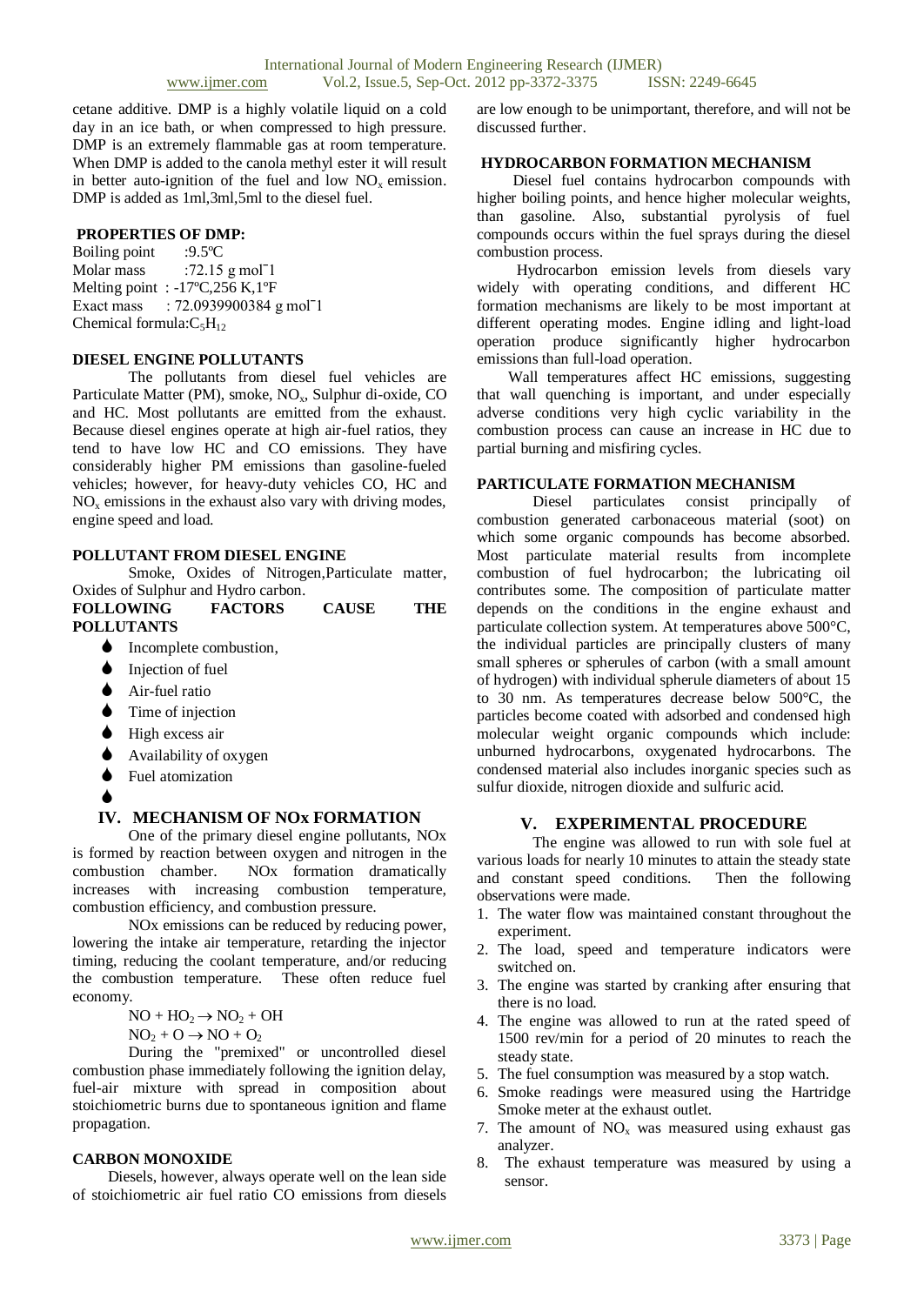- 9. Then the load was applied by adjusting the knob, which was connected to the Eddy Current Dynamometer.
- 10. Load is applied gradually by 20,40,60,80,100 respectively.
- 11. Each readings of the load is noted .
- 12. First, diesel in used in the engine and the reading are noted.
- 13. The engine is run by diesel with adding 1ml of DMP.
- 14. The engine is run by diesel with adding 3ml of DMP.
- 15. The engine is run by diesel with adding 5ml of DMP.
- 16. Experiment is conducted using sole fuel and sole fuel with additive of Neopentane.

17.From the readings of Added DMP, without DMP graph is plotted based on the tabulated reading.

## **VI. RESULTS AND DISCUSSION**

Fig (a) shows that the variation in hydrocarbon emission with time for different loads of sole diesel fuel and diesel fuel with additive of Neopentane . From low load to high load application HC emission is increased .At high load condition the friction power found to be higher than no load condition. At high load condition more amount of fuel is admitted.HC emission is remarkable in the idling and low load because of high heat of vaporization of the fuel.

Fig(b) shows that the variation in Carbon monoxide emission with time for different loads of diesel fuel and diesel fuel with additive of Neopentane.CO concentration is lower at the idling and low load and it is slightly increased at high load because an increased premixed combustion due to o longer ignition delay.





Fig(c) shows that the variation in Oxides of nitrogen emission with time for different loads of diesel fuel and diesel fuel with additive of Neopentane. NOx emission increases with the increase of load and slightly increases with the addition of cetane improver.Due to the high engine operating temperature at high load NOx is slightly increased. In addition to temperature formation of NOx depends on pressure and air-fuel ratio.

Fig(d) shows that the variation in Smoke emission with time for different loads of diesel fuel and diesel fuel with additive of Neopentane. Carbon spheres are generated in the combustion chamber in the fuel rich zones where there is not enough oxygen to convert all carbon to  $CO<sub>2</sub>$ . Because of the high compression ratios of CI engines, a large expansion occurs during the power stroke. A single soot particle may contain upto 5000 carbon spheres.

## **VII. CONCLUSION**

Emission characteristics of the single cylinder diesel engine with DMP or Neopentane as an Cetane improver additive were investigated with different load conditions. The result of the study are summarized as follows:

1. From the emission analysis it is observed that there is a 21% reduction in NOx emission with the 3ml of DMP at full load, without increasing the smoke level.

2. HC, CO emission is reduced by 17%, 20% respectively.

3. From the above analysis, it is found that 3ml of DMP with diesel fuel produces significant reduction in NOx, HC, CO emission than the sole diesel fuel,1 ml of DMP with diesel fuel,5 ml of DMP with diesel fuel.

4.0.003% of DMP is selected as the suitable proportion of a cetane improver for the significant reduction of emissions in the single cylinder diesel engine.